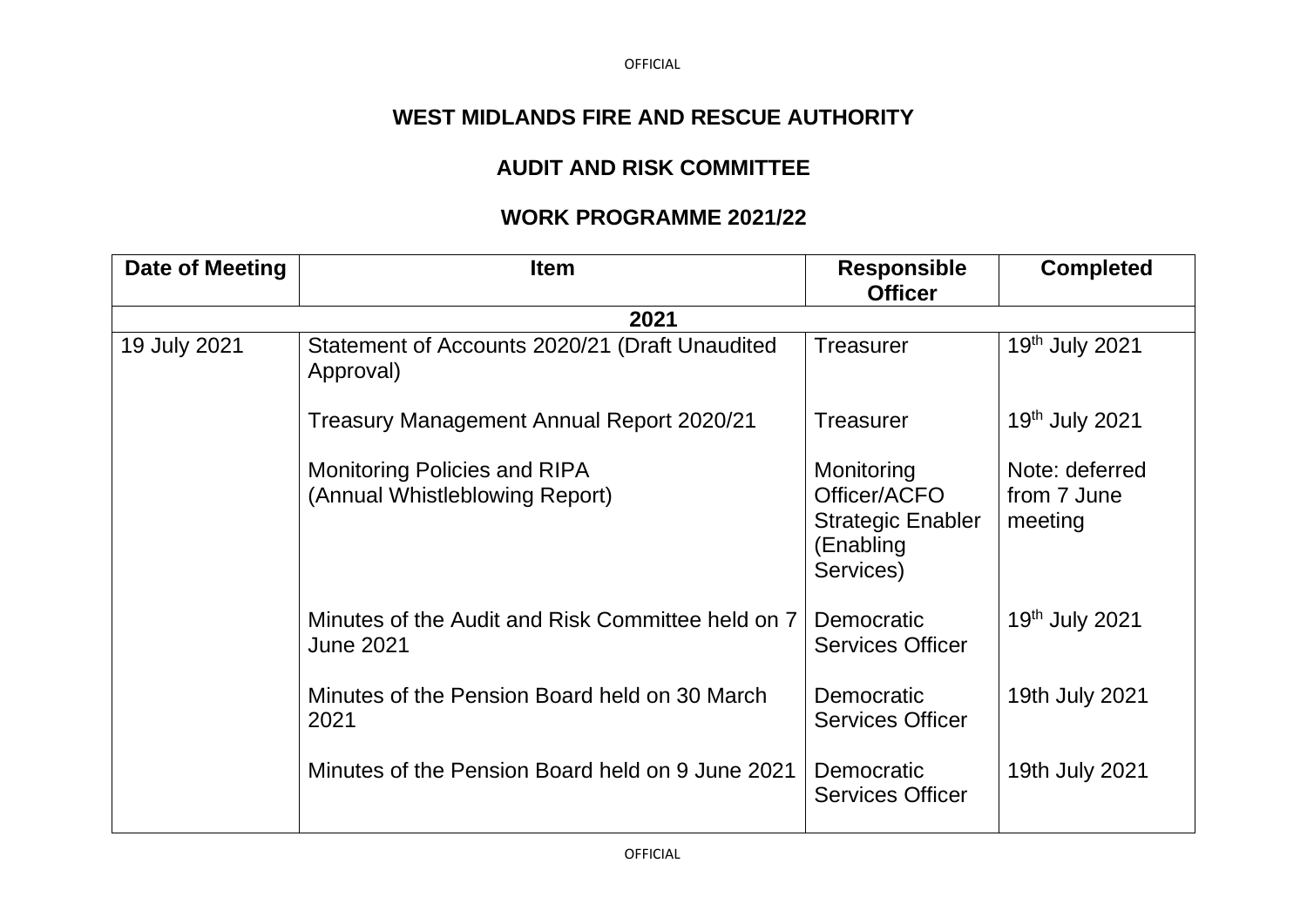|              | <b>OFFICIAL</b>                                                                                                                     |                                                                                                       |                                           |
|--------------|-------------------------------------------------------------------------------------------------------------------------------------|-------------------------------------------------------------------------------------------------------|-------------------------------------------|
|              | Training Requirements of Audit and Risk Members                                                                                     | Democratic<br><b>Services Officer</b>                                                                 | Note: deferred<br>from 19 July<br>meeting |
|              | <b>Audit and Risk Committee Draft Work Plan</b><br>2021/22                                                                          | Democratic<br><b>Services Officer</b>                                                                 | 19th July 2021                            |
|              | Request for a decision on Action to be taken in<br>respect of immediate detriment cases under the<br><b>McCloud_Sargeant Ruling</b> | <b>ACFO Strategic</b><br><b>Enabler (Enabling</b><br>Services) /<br><b>Treasurer</b>                  | 19th July 2021                            |
| 27 Sept 2021 | Terms of Reference of Audit and Risk Committee                                                                                      | Democratic<br><b>Services Officer</b>                                                                 |                                           |
|              | Audit Findings Report 2020/21                                                                                                       | <b>Grant Thornton</b>                                                                                 |                                           |
|              | Statement of Accounts 2020/21 (for approval)                                                                                        | <b>Treasurer</b>                                                                                      |                                           |
|              | <b>Audit Progress &amp; Sector Update</b>                                                                                           | <b>Grant Thornton</b>                                                                                 |                                           |
|              | <b>Internal Audit Progress Report</b>                                                                                               | <b>Audit Manager</b>                                                                                  |                                           |
|              | Internal Audit Report - Data Governance                                                                                             | <b>ACFO Strategic</b><br><b>Enabler (Enabling</b><br>Services) /<br>Data and<br>Governance<br>Manager |                                           |
|              | Minutes of the Audit and Risk Committee held on<br>19 July 2021                                                                     | Democratic<br><b>Services Officer</b>                                                                 |                                           |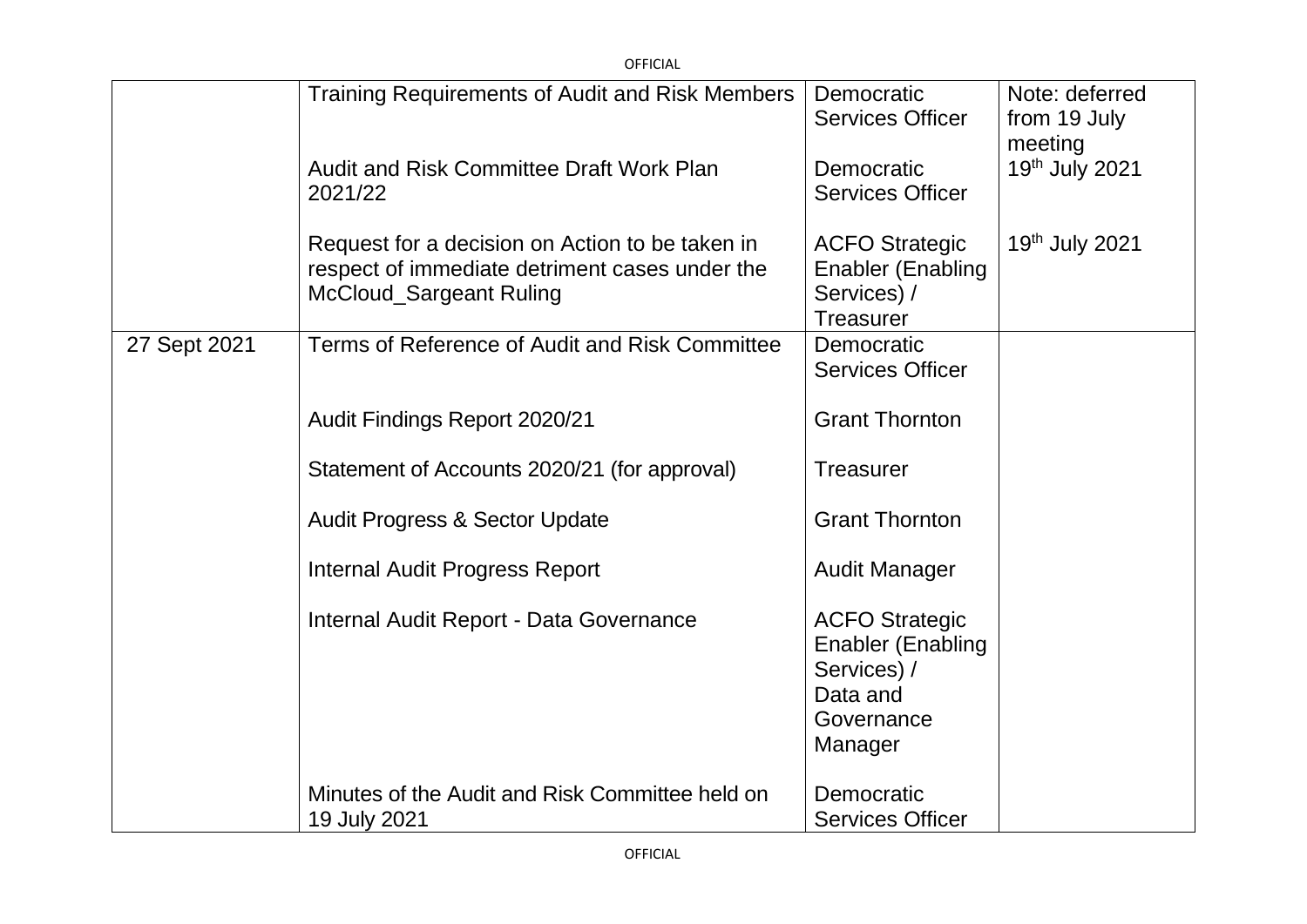|             | Audit and Risk Committee Work Plan 2021/22                           | Democratic<br><b>Services Officer</b>                          |  |
|-------------|----------------------------------------------------------------------|----------------------------------------------------------------|--|
| 4 Oct 2021  | Audit Findings Report 2020/21                                        | <b>Grant Thornton</b>                                          |  |
| [Authority] | Statement of Accounts 2020/21                                        | Treasurer                                                      |  |
|             | Minutes of the Audit and Risk Committee held on<br>19 July           | Democratic<br><b>Services Officer</b>                          |  |
| 25 Oct 2021 | Minutes of the Audit and Risk Committee held on<br>27 September 2021 | Democratic<br><b>Services Officer</b>                          |  |
|             | <b>Audit Progress &amp; Sector Update</b>                            | <b>Grant Thornton</b>                                          |  |
|             | <b>Internal Audit Progress Report</b>                                | <b>Audit Manager</b>                                           |  |
|             | Treasury Management Mid-Year Report 2021/22                          | <b>Treasurer</b>                                               |  |
|             | Annual Audit Letter 2020/21                                          | <b>Grant Thornton</b>                                          |  |
|             | Corporate Risk Update Q1 & Q2 2021/22                                | <b>ACFO Strategic</b><br><b>Enabler (Enabling</b><br>Services) |  |
|             | <b>Annual SIRO report</b>                                            | <b>ACFO Strategic</b><br><b>Enabler (Enabling</b><br>Services) |  |
|             |                                                                      |                                                                |  |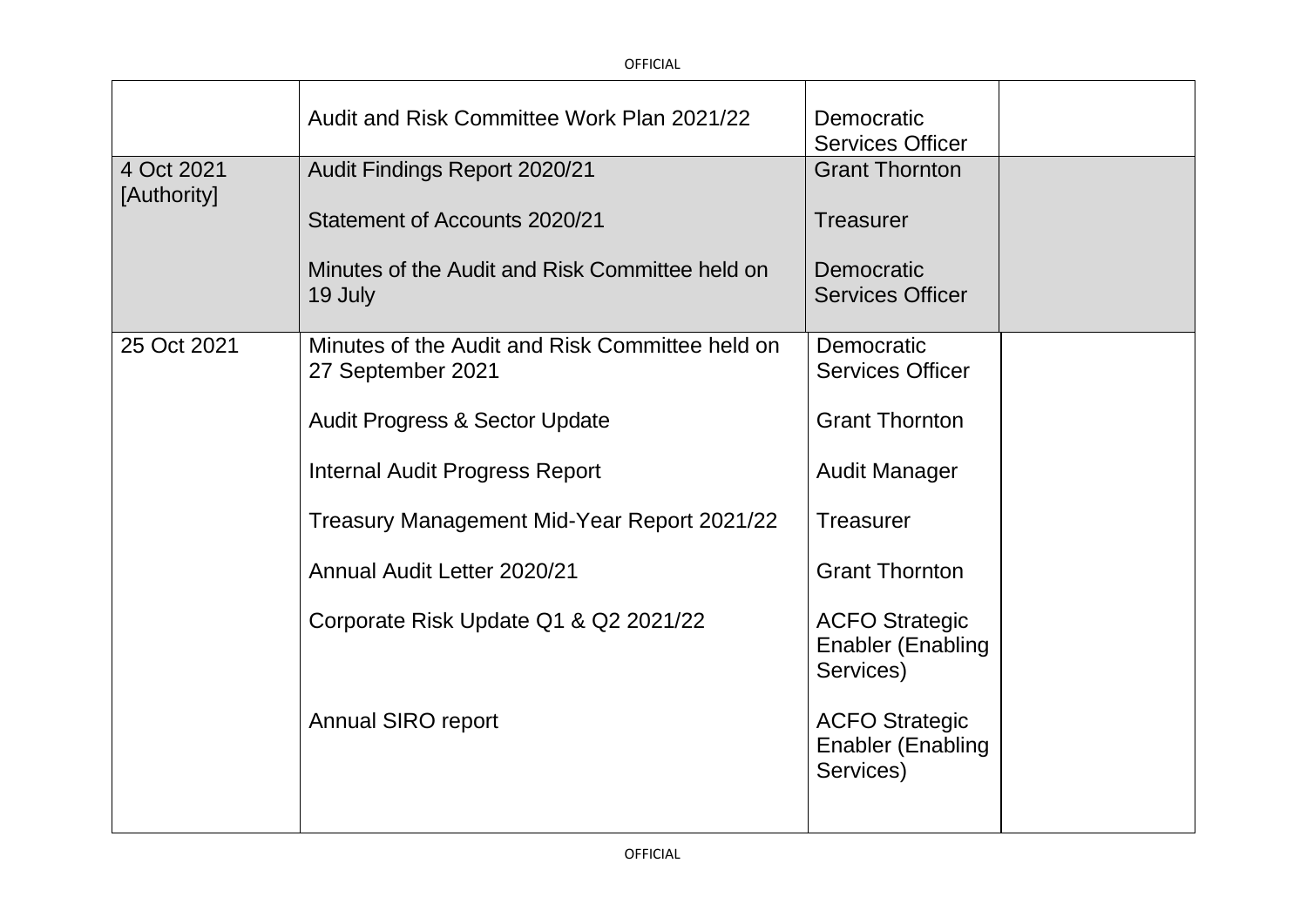|                                 | <b>OFFICIAL</b>                                                      |                                              |
|---------------------------------|----------------------------------------------------------------------|----------------------------------------------|
|                                 | Audit and Risk Committee Work Plan 2021/22                           | Democratic<br><b>Services Officer</b>        |
|                                 | Minutes of the Pension Board held on 08<br>September 2021            | <b>Democratic</b><br><b>Services Officer</b> |
|                                 | Fraud Awareness Training (tbc)                                       | <b>Phil Tromans</b><br><b>John Matthews</b>  |
| 13 December<br>2021 (Authority) | Minutes of the Audit and Risk Committee held on<br>27 September      | <b>Democratic</b><br><b>Services Officer</b> |
|                                 | Minutes of the Audit and Risk Committee held on 8<br><b>November</b> | <b>Democratic</b><br><b>Services Officer</b> |
|                                 | Annual Audit Letter 2020/21                                          | <b>Grant Thornton</b>                        |

| 2022             |                                                                    |                                       |  |
|------------------|--------------------------------------------------------------------|---------------------------------------|--|
| 14 February      | <b>Tbc</b>                                                         | <b>Tbc</b>                            |  |
| 2022 (Authority) |                                                                    |                                       |  |
| 21 March 2022    | Minutes of the Audit and Risk Committee held on 8<br>November 2021 | Democratic<br><b>Services Officer</b> |  |
|                  | <b>Internal Audit Progress Report</b>                              | <b>Audit Manager</b>                  |  |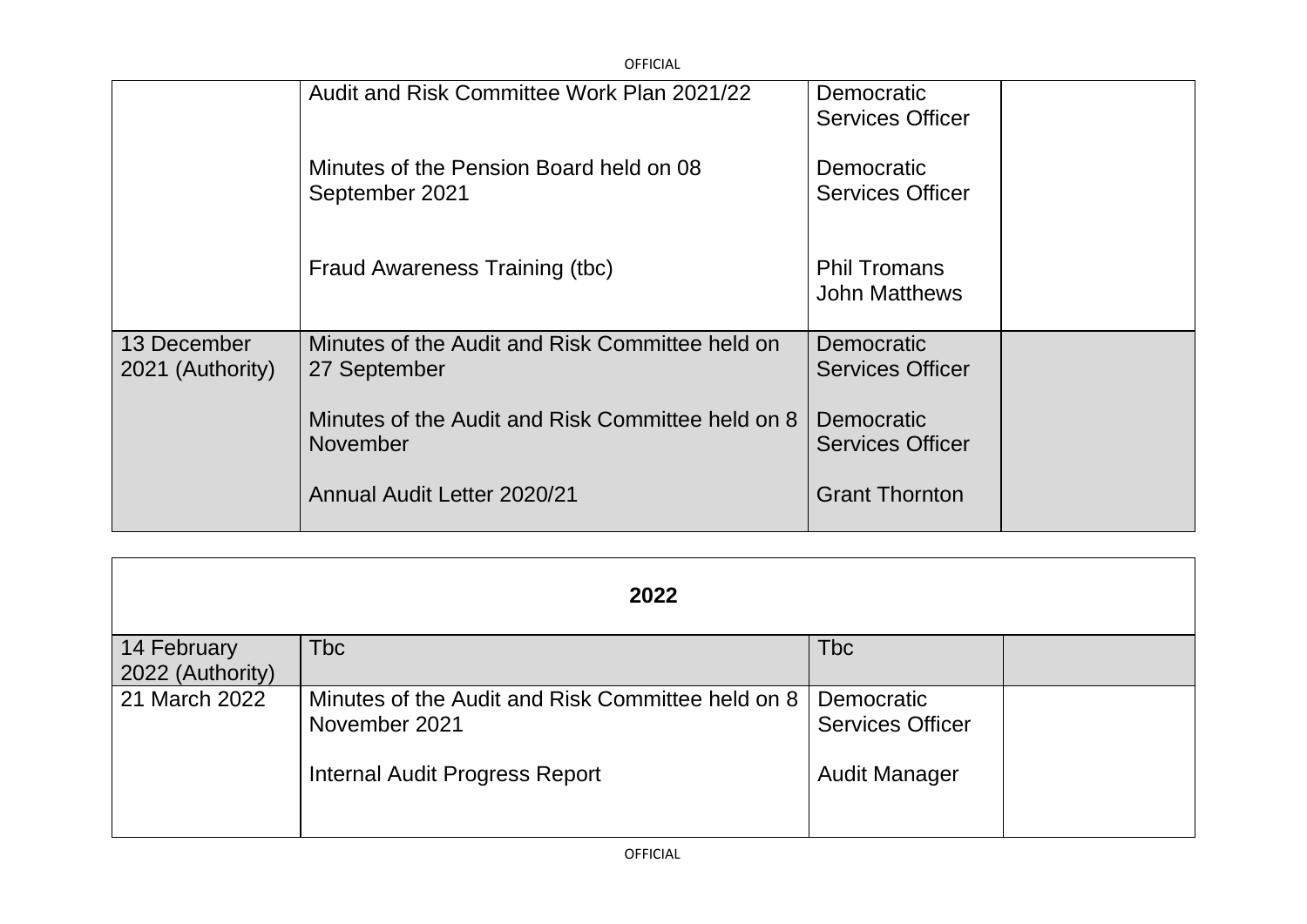|             | OFFICIAL                                                                                                                                                    |                                                        |
|-------------|-------------------------------------------------------------------------------------------------------------------------------------------------------------|--------------------------------------------------------|
|             | <b>Audit Progress &amp; Sector Update</b>                                                                                                                   | <b>Grant Thornton</b>                                  |
|             | Internal Audit Plan 2022/23                                                                                                                                 | <b>Audit Manager</b>                                   |
|             | Audit Plan 2021/22 (possibly in June 2022 - tbc)                                                                                                            | <b>Grant Thornton</b>                                  |
|             | Internal Audit Charter - Annual Review                                                                                                                      | <b>Audit Manager</b>                                   |
|             | Informing the Audit Risk Assessment – West<br>Midlands Fire and Rescue Authority 2021/22<br>(possibly in March 2022 but may need to be June<br>$2022 - tbc$ | <b>Grant Thornton</b>                                  |
|             | Minutes of the Pensions Board held on 10<br>December 2021                                                                                                   | Democratic<br><b>Services Officer</b>                  |
|             | Audit and Risk Committee Work Plan 2021/22                                                                                                                  | Democratic<br><b>Services Officer</b>                  |
|             | Committee Members' Private meeting with Internal<br><b>Auditors (to follow Committee)</b>                                                                   | <b>Audit Manager</b>                                   |
| 6 June 2022 | Annual Internal Audit Report 2021/22                                                                                                                        | <b>Audit Manager</b>                                   |
|             | Governance Statement 2021/22                                                                                                                                | <b>Treasurer</b>                                       |
|             | <b>Monitoring Policies and RIPA</b><br>(Annual Whistleblowing Report)                                                                                       | Monitoring<br>Officer/ACFO<br><b>Strategic Enabler</b> |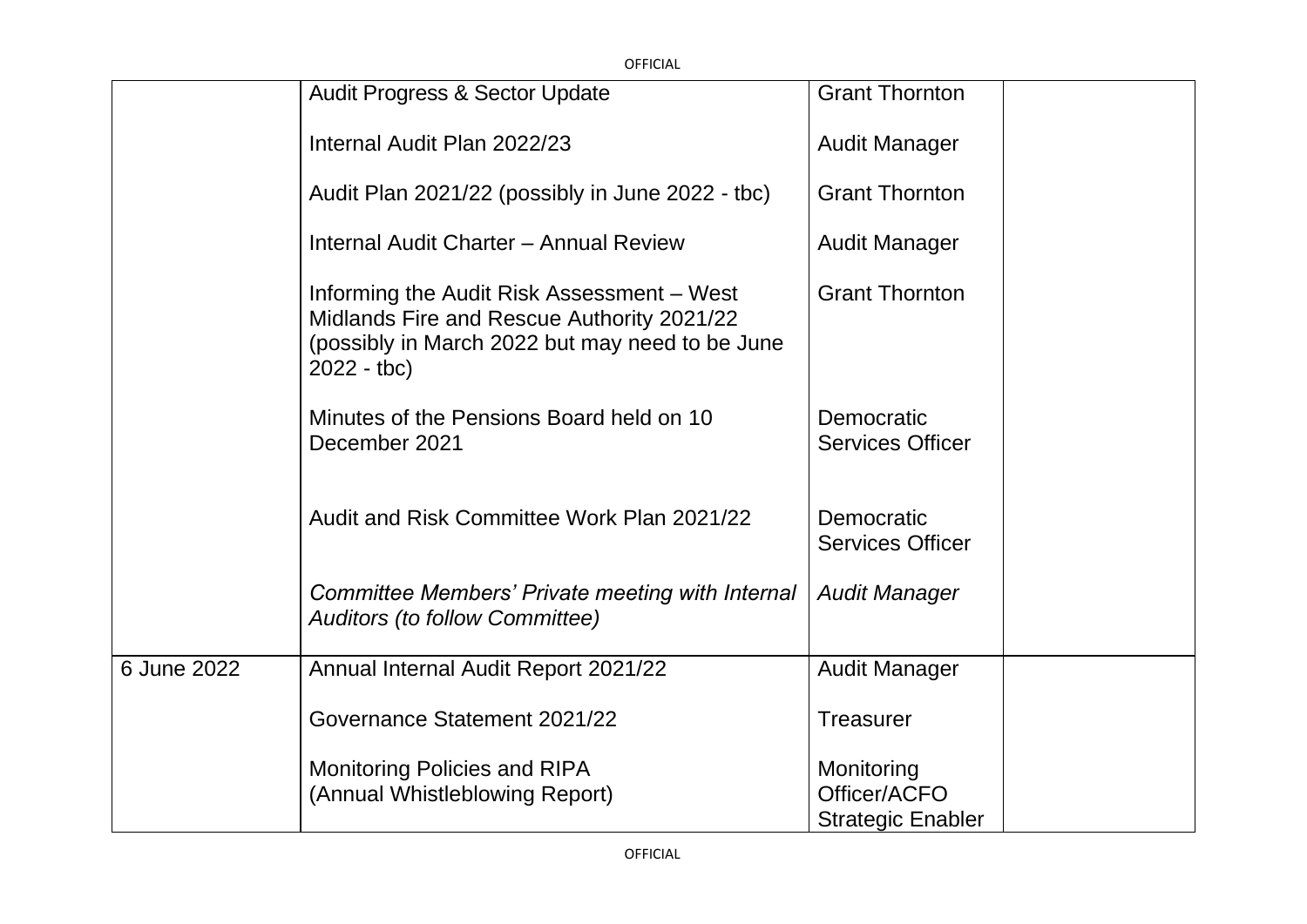|                                                                                                                                                             | (Enabling<br>Services)                                         |
|-------------------------------------------------------------------------------------------------------------------------------------------------------------|----------------------------------------------------------------|
| Corporate Risk Update Q3 & Q4 2021/22                                                                                                                       | <b>ACFO Strategic</b><br><b>Enabler (Enabling</b><br>Services) |
| Audit Plan 2021/22 (possibly in March 2022 - tbc)                                                                                                           | <b>Grant Thornton</b>                                          |
| Informing the Audit Risk Assessment - West<br>Midlands Fire and Rescue Authority 2021/22<br>(possibly in March 2022 but may need to be June<br>$2022 - tbc$ | <b>Grant Thornton</b>                                          |
| Annual Report of the Audit and Risk Committee<br>2021/22 for approval                                                                                       | Chair, Audit and<br><b>Risk</b>                                |
| <b>Audit Progress &amp; Sector Update</b>                                                                                                                   | <b>Grant Thornton</b>                                          |
| <b>Internal Audit Progress Report</b>                                                                                                                       | <b>Audit Manager</b>                                           |
| Minutes of the Audit and Risk Committee held on<br>21 March 2022                                                                                            | Democratic<br><b>Services Officer</b>                          |
| Minutes of the Pensions Board held on XXXX - tbc                                                                                                            | Democratic<br><b>Services Officer</b>                          |
| Annual Report of the Pension Board 2021/22                                                                                                                  | Chair, Pensions<br><b>Board</b>                                |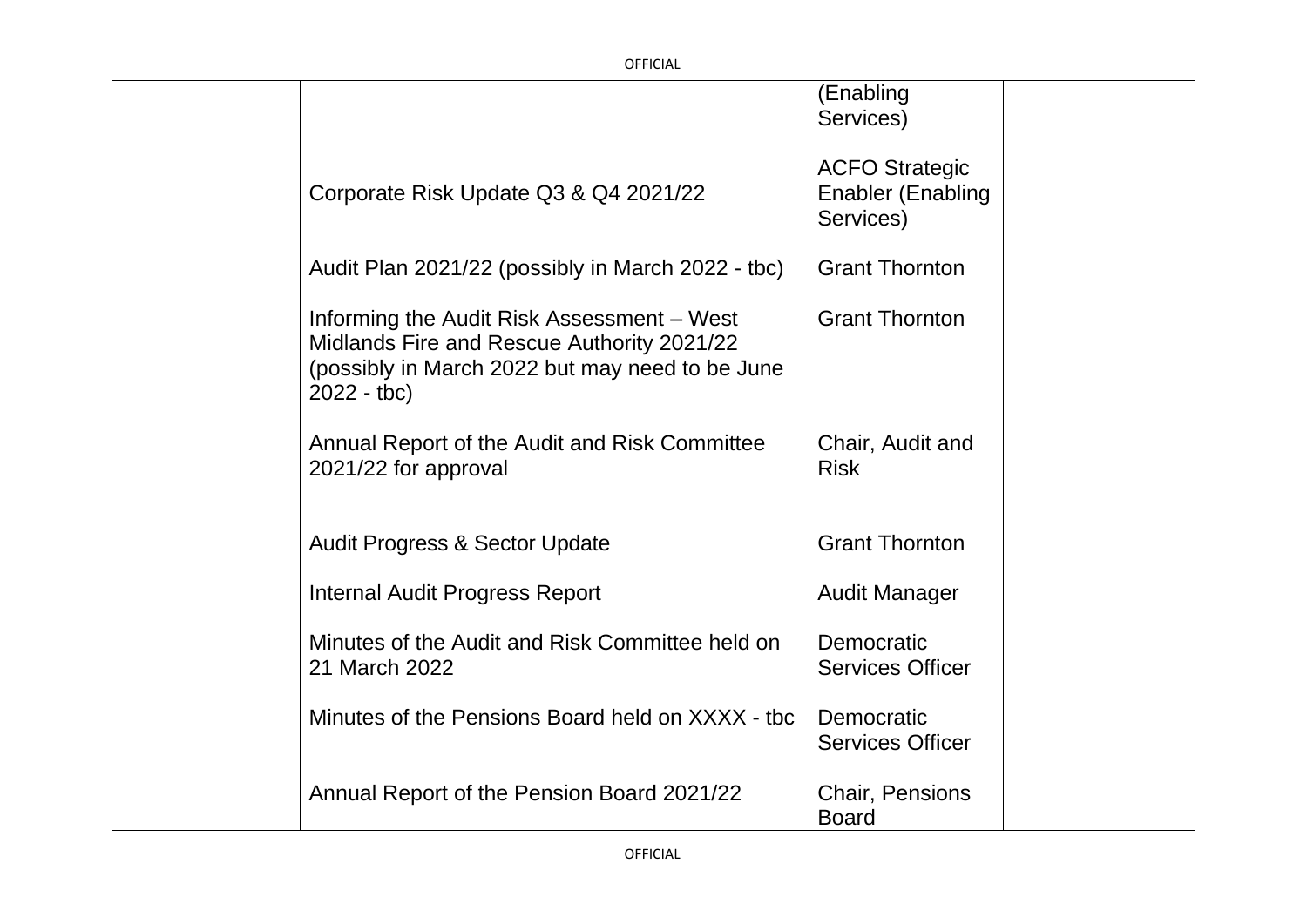|              | Audit and Risk Committee Work Plan 2021/22                            | Democratic<br><b>Services Officer</b>        |
|--------------|-----------------------------------------------------------------------|----------------------------------------------|
|              | Committee Members' Private meeting with<br><b>External Auditors</b>   | <b>Grant Thornton</b>                        |
|              | <b>Workshop for Members on Statement of Accounts</b><br>2021/22       | <b>Treasurer</b>                             |
| 27 June 2022 | Governance Statement 2021/22                                          | Treasurer                                    |
| [Authority]  | Minutes of the Audit and Risk Committee held on<br>21 March 2022      | <b>Democratic</b><br><b>Services Officer</b> |
|              | Minutes of the Audit and Risk Committee held on 6<br><b>June 2022</b> | <b>Democratic</b><br><b>Services Officer</b> |
|              | Annual Report of the Audit and Risk Committee<br>2021/22              | Chair, Audit and<br><b>Risk</b>              |

| $\overline{\phantom{a}}$ XX July 2022<br>(Audit and Risk) | Statement of Accounts 2021/22 (Draft Unaudited<br>Approval) | Treasurer                             |
|-----------------------------------------------------------|-------------------------------------------------------------|---------------------------------------|
| Committee<br>2022/23)                                     | Treasury Management Annual Report 2021/22                   | Treasurer                             |
|                                                           | Audit and Risk Committee Draft Work Plan<br>2022/23         | Democratic<br><b>Services Officer</b> |